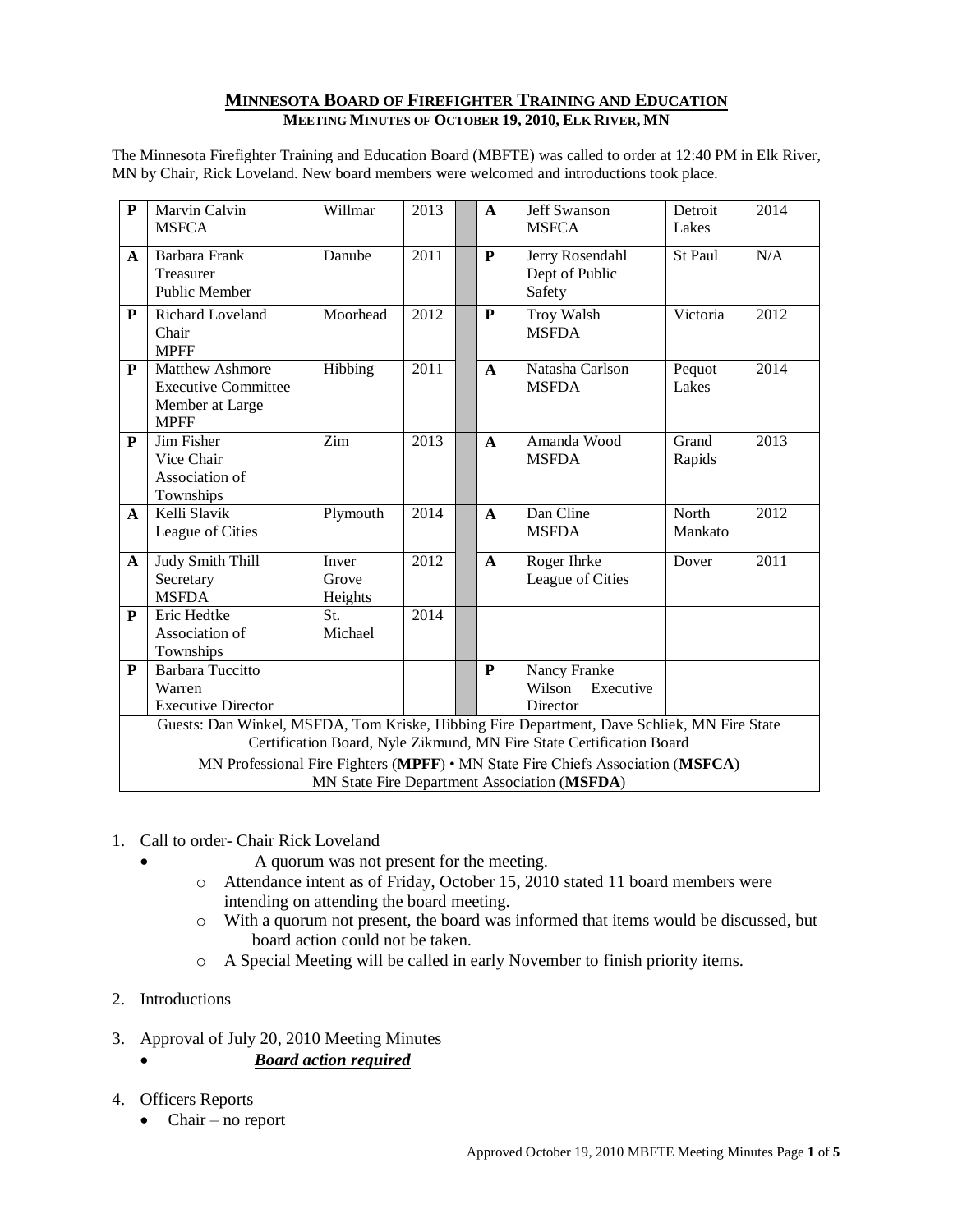- Vice Chair no report
- Treasurer Report given by Barbara Tuccitto Warren
	- o The board packet contained two financial reports.
	- $\circ$  The first report was for FY 2010 year-end budget, which showed that 84% of the total operating budget was expended. The remaining unspent balance is \$31K.
	- o This is the second year the expenses have come significantly under budget.
	- o The fact that the budget is under two years in a row demonstrates excellent fiscal management.
	- o It is too soon to project FY 2011 year's budget outcome.
	- o No third round reimbursements have been paid to date.
	- o In FY2010 69% of the reimbursement funds in round two were expended.
	- o Barbara Tuccitto Warren spoke with Frank Ahrens about the laws regarding the carry over funds.
	- o The carryover of \$330K in reimbursement funds and the remaining balance of \$31K from last year's operating budget must be approved to carrying over. *Board action required*
	- o Barbara Tuccitto Warren distributed a revised FY2011 operating budget, proposing to postpone hiring a compliance examiner and to take those funds and spread through the budget. *Board action required*
- Risk Insurance
	- o Barbara Tuccitto Warren passed out bids from the Dept of Administration showing general liability risk insurance and public official insurance.
	- o General liability annual cost would be \$66 with \$1,000 deductible per incident.
	- o Public Official's insurance annual cost would be \$500 with no deductible. *Board action required*
- Secretary no report
- 5. Correspondence
	- Certification Board Rick Loveland
		- o A letter from Dave Schliek, chair of the Certification Board was distributed to the board members.
		- o The main purpose of the letter was regarding the IFSAC appointment.
		- o Rick explained that MBFTE has been directed by the board's Attorney General and Betsy Hayes from the Dept of Administration, who said that MBFTE should not meet with potential vendors in regard to contracts prior to the release of the RFP.
	- MSFCA Rick Loveland
		- o There was an editorial in the MSFCA magazine that was viewed by several board members and found to be offensive to MBFTE.
		- o Several board members contacted Tom Brace expressing their feelings about his editorial.
		- o Tom Brace contacted the ED's requesting to speak to them, which took place on a conference call.
		- o Jerry Rosendahl also spoke to Tom Brace about his discontent with the editorial.
- 6. Reports
	- Executive Directors no report
	- Executive Committee Rick Loveland
		- o Rick discussed the proposal of giving the EC more decision making power during the months when the Board doesn't meet.
		- o Eric stated that he would support giving the EC the power on specific issues rather general power. Jerry Rosendahl made the point that the Chair may give the EC additional responsibility on an emergency basis as defined by the Chair.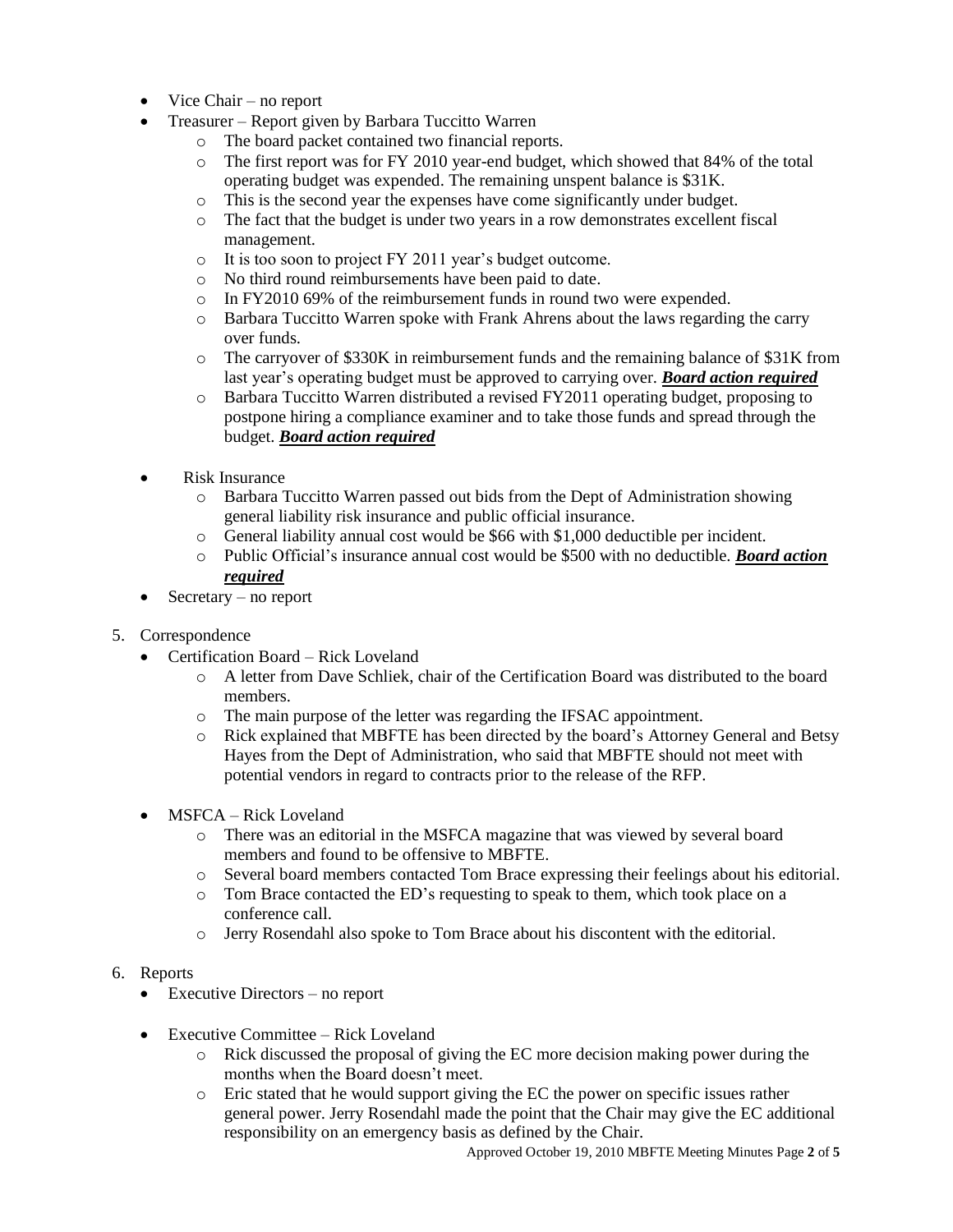- Legislative Committee no report
- Licensure Committee
	- o Web programmer selection has been completed and a contract was extended to the company; Integration Architects. Details of the timing and contract will be coordinated with the State's contract coordinator.
	- o Licensing Coordinator position description has been approved at a State Program Administrator level. The target date for the position to begin is in the middle to late November. The approval process for all the signatures is taking place at this time. The position will then be posted. Eric Hedtke and Judy Smith Thill will be conducting the interviews.
	- o The sole source documents for the IFSAC appointment have been prepared and will be sent to the Dept of Administration by the end of the week.
- Training Committee Rick Loveland
	- o **Recommendation:** The approval to release the live burn RFP. *Board action required*
	- o **Recommendation:** The award amounts from previous and closed out RFR rounds will be given to individuals on request-only basis. *Board action required*
	- o **Recommendation:** Each fire department requesting the MBFTE to reimburse first responder or EMS courses will be directed to speak to their EMSRB designated regional EMS organization to ask them for the funding. When a fire department makes such a request, we ask each of the requestors if their departments are FF1 and FF2 certified. If not, then having the MBFTE pay for EMS is not reasonable, as basic training has been the board's goal. *Board action required*
	- o The committee discussed a method for reimbursing training at conferences as well as a format for how to submit training classes to be reimbursable.
	- o There was a discussion about paying for first responder.
	- o Marv Calvin said he had no problem reimbursing fire based first responder.
	- o Rick Loveland mentioned that departments that run ALS calls and receive fees for that service can use the funds for reimbursing first responder training.
	- o More discussion took place around the notion that the MBFTE did not want to get into looking at departments' budgets.
	- o Marv Calvin stated that the priority should be the fire based EMS. He said a fifth tear could be added to the RFR and each department could provide justification as to why the MBFTE should reimburse that class.
	- o Matt Ashmore recommended that the committee discuss this and bring it back to the next board meeting.
	- o He also mentioned that that the EMS regions have money for EMS training and the MBFTE has money for fire training.
	- o MBFTE would be held accountable to those departments that do not have EMS asking why the fire training money is spent on EMS.
	- o Marv Calvin said a paramedic training is \$10K in his area.
	- o Matt Ashmore said that he would like to see fire departments be FF1 and FF2 certified before MBFTE considers reimbursing first responder.
	- o Jerry Rosendahl said that the MSFCA was putting a letter together to the MBFTE requesting first responder reimbursement, but to date MBFTE has not received such a letter.
	- o Jerry Rosendahl brought up the issue of vouchers at \$200 per firefighter.
	- o Marv Calvin suggested we give the voucher system a try.
	- o Jerry Rosendahl mentioned that he would like to receive all of the committee minutes; therefore the decision was made to send minutes out to all Board members after the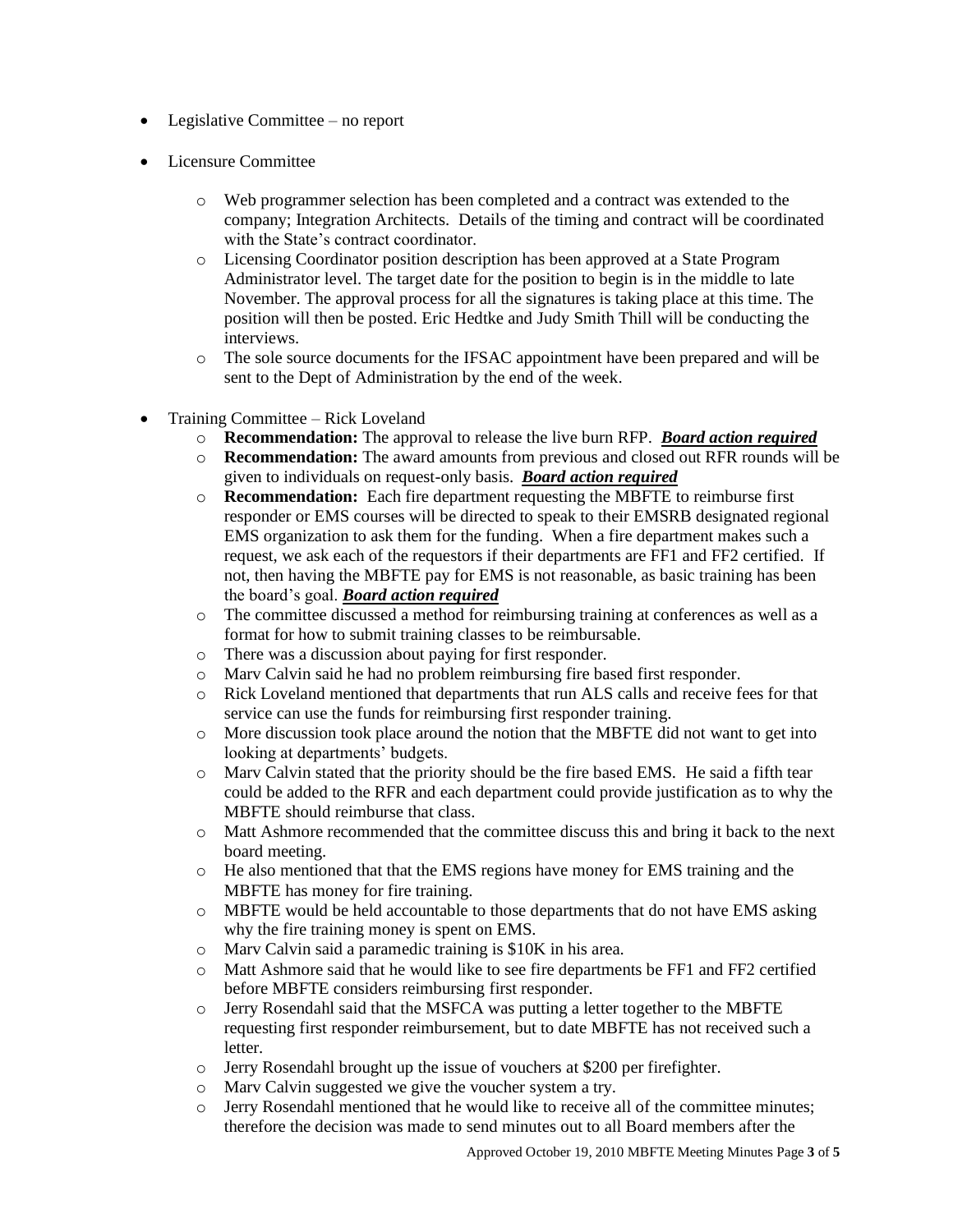minutes are approved by each committee chair.

- Human Resources Committee Rick Loveland
	- $\circ$  The committee met on October 18, 2010 to discuss how to move forward with the FY2011 Executive Director's position.
	- o The committee concluded it would be most advantageous to contract the position and is recommending to the board to so do.
	- o As was done when the current business was contracted, the board chair will work with Frank Ahrens, Betsy Hayes, and HR at the Dept of Public Safety to move forward with the process once the recommendation it is formerly approved by the board. *Board action required*
- 7. Unfinished Business
	- Communication Tool Kit Nancy Franke Wilson
		- o The toolkit, business cards and brochure were completed and passed out to members present.
		- o Items will be available at the MSFCA conference this week and given to all board members to assist them when they are at meetings representing MBFTE.
- 8. New Business
	- Fire Service Advisory Committee Meeting Rick Loveland
		- o Jim Fisher, Barbara Tuccitto Warren and Rick Loveland attended the meeting on October 14, 2010. The purpose of the meeting was to discuss the FSA budget and to make recommendations to the Commissioner of Public Safety. The proposal was made and accepted by the committee to allocate \$4 million to the MBFTE.
	- Delegation of Authority Rick Loveland
		- o Currently, the way the Delegation of Authority was stated in the motion in 2009, the outgoing chair still has the Delegation of Authority.
		- o The recommendation for the motion would be to state "the chair" rather than name the person.
		- o Eric Hedtke confirmed that it would be better than naming the individual.
		- o The lease has been drawn-up, and needing to be signed; which can only happen with approved by the board. *Board action required*
		- o Jerry Rosendahl brought up the issue of whether or not we need an office.
		- o Eric Hedtke mentioned that we need to have an office for a central location for licensing.
		- o Barbara Tuccitto Warren pointed out that at the Strategic Planning Session; the matter of keeping the office was discussed and agreed by board members. At the July board meeting, a Resolution was stated and a motion passed to support moving forward with a lease agreement for one year with a one year option to renew.
	- MSFCA Conference
		- o Barbara Tuccitto Warren will be attending the conference on Thursday and Nanci Libor will be there on Friday.
	- Appointment of Eric Hedtke as Licensing Committee Chair *Board action required*
	- Board Members Terms ending in January 2011
		- o Matt Ashmore and Roger Ihrke are seeking reappointment.
		- o Dane Cline and Barbara Frank are not seeking reappointment.
		- o Marv Calvin said that John Hultquist has a list of people that may have an interest to serve on the board.